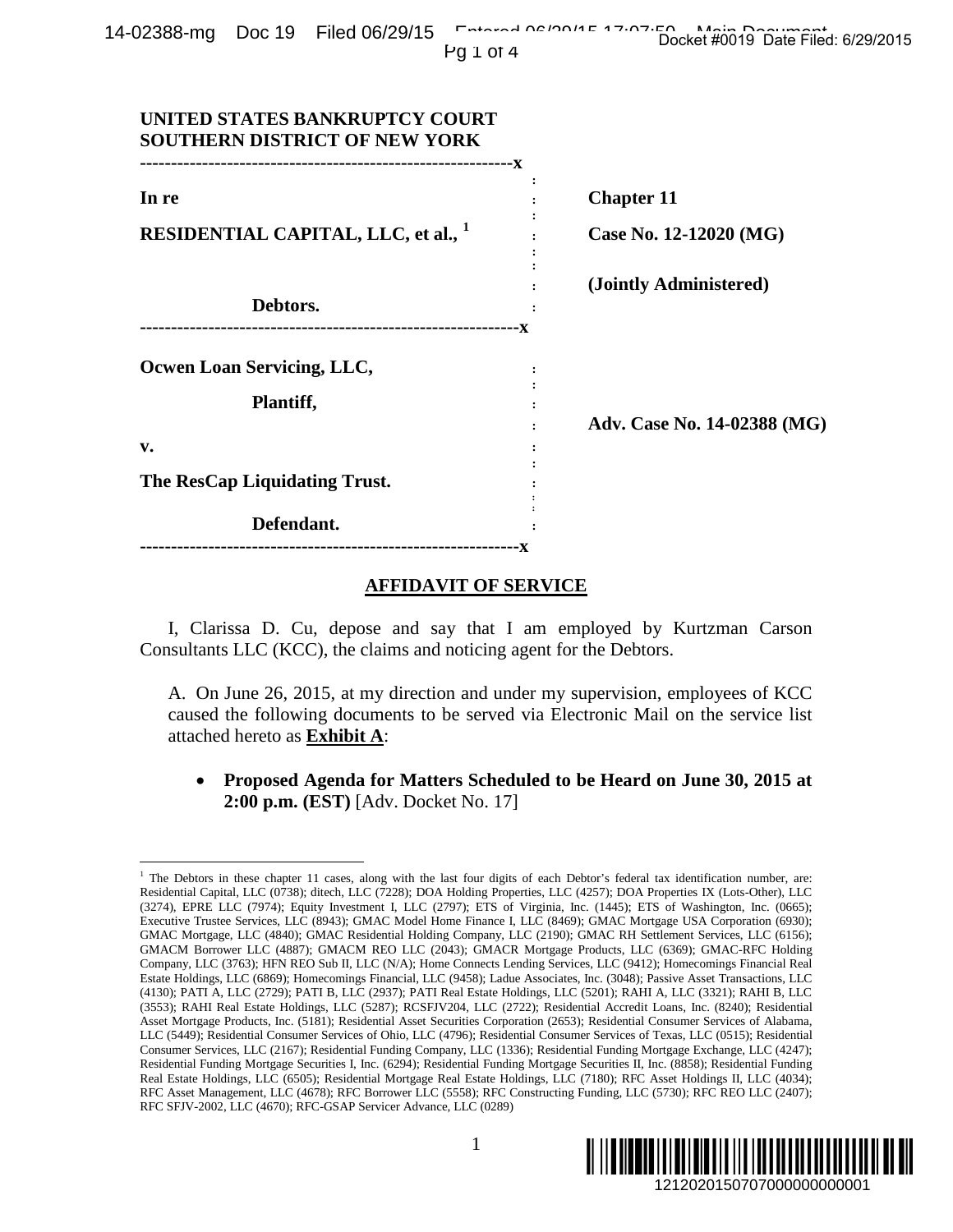Notice Regarding Telephonic Participation in the Hearing Scheduled for  $\bullet$ June 30, 2015 at 2:00 p.m. (ET) [Adv. Docket No. 18]

Dated: June 29, 2015

Clarissa D. Cu

A notary public or other officer completing this certificate verifies only the identity of the individual who signed the document to which this certificate is attached, and not the truthfulness, accuracy or validity of that document.

State of California County of Los Angeles

Subscribed and sworn to (or affirmed) before me on this 29<sup>th</sup> of June, 2015, by Clarissa D. Cu, 9proved to me on the basis of satisfactory evidence to be the person who appeared before me.

In Int Signature:

**ROSS BERNSTEIN** Commission # 2013582 Notary Public - California Los Angeles County My Comm. Expires Mar 21, 2017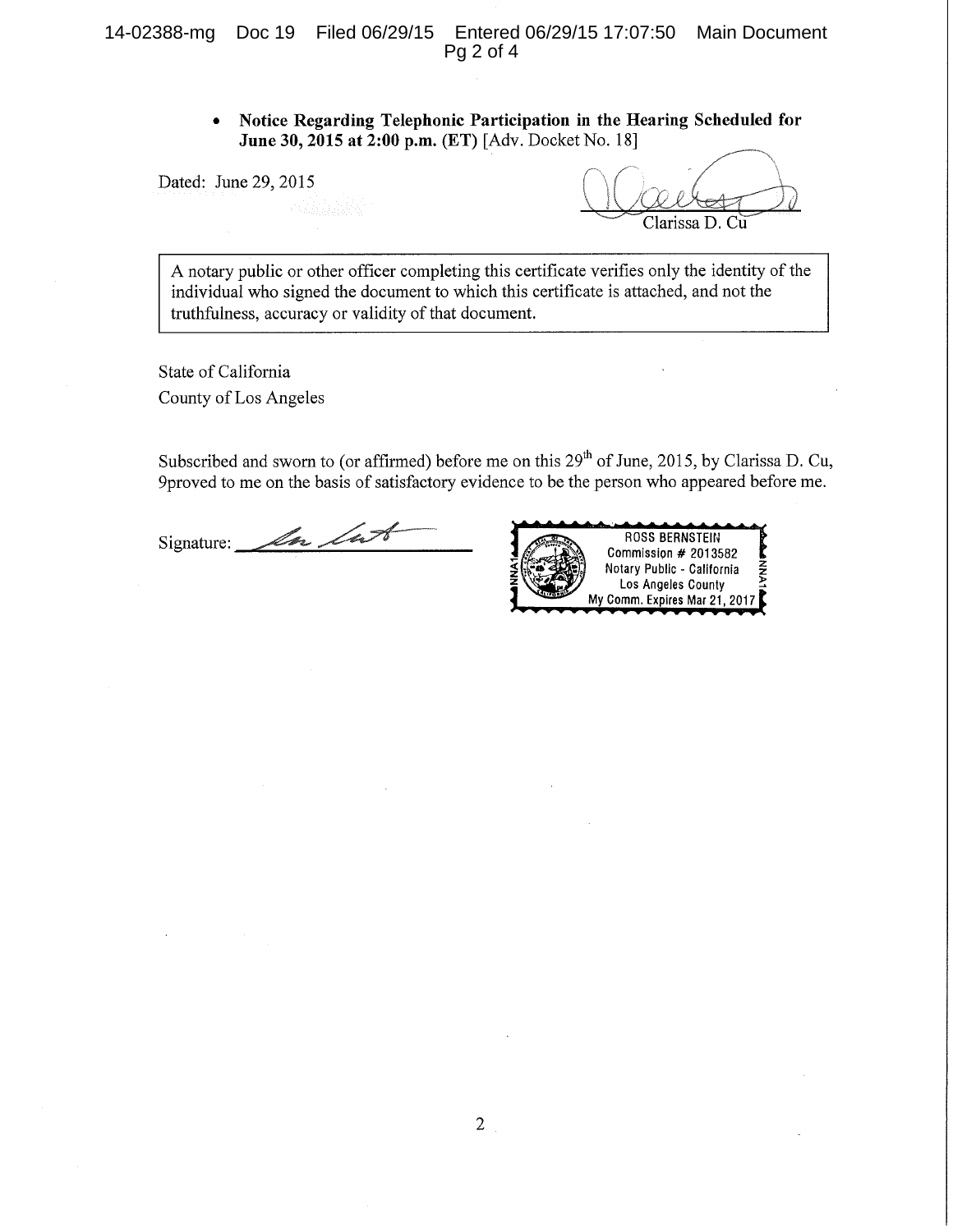14-02388-mg Doc 19 Filed 06/29/15 Entered 06/29/15 17:07:50 Main Document Pg 3 of 4

## **EXHIBIT A**